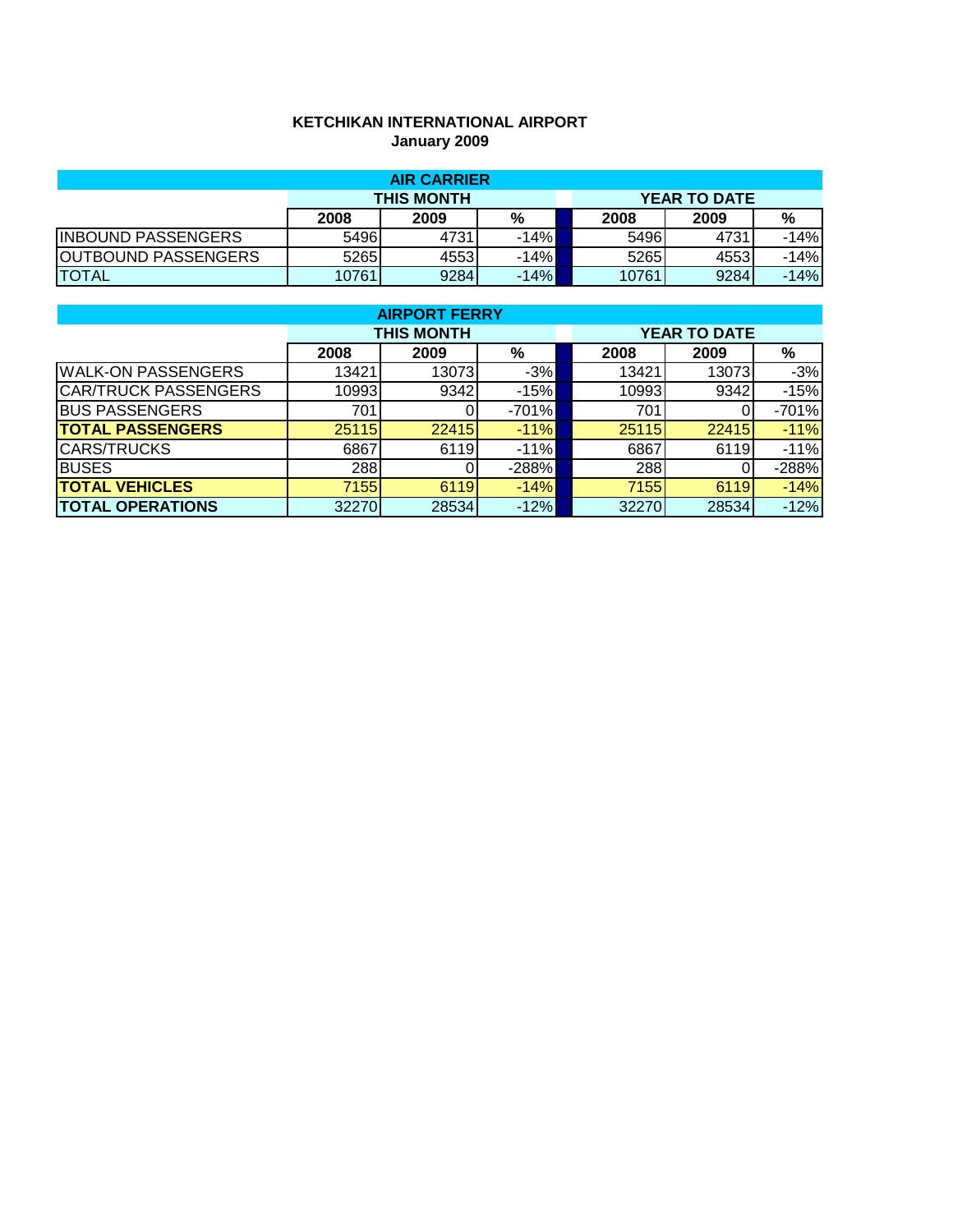## **KETCHIKAN INTERNATIONAL AIRPORT February 2009**

| <b>AIR CARRIER</b>         |       |                   |        |  |       |                     |        |  |  |
|----------------------------|-------|-------------------|--------|--|-------|---------------------|--------|--|--|
|                            |       | <b>THIS MONTH</b> |        |  |       | <b>YEAR TO DATE</b> |        |  |  |
|                            | 2008  | 2009              | %      |  | 2008  | 2009                | %      |  |  |
| <b>INBOUND PASSENGERS</b>  | 5195  | 4487              | $-14%$ |  | 10691 | 9218                | -14%   |  |  |
| <b>OUTBOUND PASSENGERS</b> | 4917  | 4673              | $-5%$  |  | 10182 | 9226                | $-9%$  |  |  |
| <b>TOTAL</b>               | 10112 | 9160              | $-9%$  |  | 20873 | 18444               | $-12%$ |  |  |

|                             | <b>AIRPORT FERRY</b> |                   |         |  |                     |       |          |  |  |  |  |
|-----------------------------|----------------------|-------------------|---------|--|---------------------|-------|----------|--|--|--|--|
|                             |                      | <b>THIS MONTH</b> |         |  | <b>YEAR TO DATE</b> |       |          |  |  |  |  |
|                             | 2008                 | 2009              | %       |  | 2008                | 2009  | %        |  |  |  |  |
| <b>WALK-ON PASSENGERS</b>   | 12550                | 11330             | $-10%$  |  | 25971               | 24403 | $-6%$    |  |  |  |  |
| <b>CAR/TRUCK PASSENGERS</b> | 12480                | 8443              | $-32%$  |  | 23473               | 17785 | $-24%$   |  |  |  |  |
| <b>BUS PASSENGERS</b>       | 680                  |                   | $-680%$ |  | 1381                |       | $-1381%$ |  |  |  |  |
| <b>TOTAL PASSENGERS</b>     | 25710                | 19773             | $-23%$  |  | 50825               | 42188 | $-17%$   |  |  |  |  |
| <b>CARS/TRUCKS</b>          | 7259                 | 5546              | $-24%$  |  | 14126               | 11665 | $-17%$   |  |  |  |  |
| <b>BUSES</b>                | 258                  |                   | $-258%$ |  | 546                 |       | $-546%$  |  |  |  |  |
| <b>TOTAL VEHICLES</b>       | 7517                 | 5546              | $-26%$  |  | 14672               | 11665 | $-20%$   |  |  |  |  |
| <b>TOTAL OPERATIONS</b>     | 33227                | 25319             | $-24%$  |  | 65497               | 53853 | $-18%$   |  |  |  |  |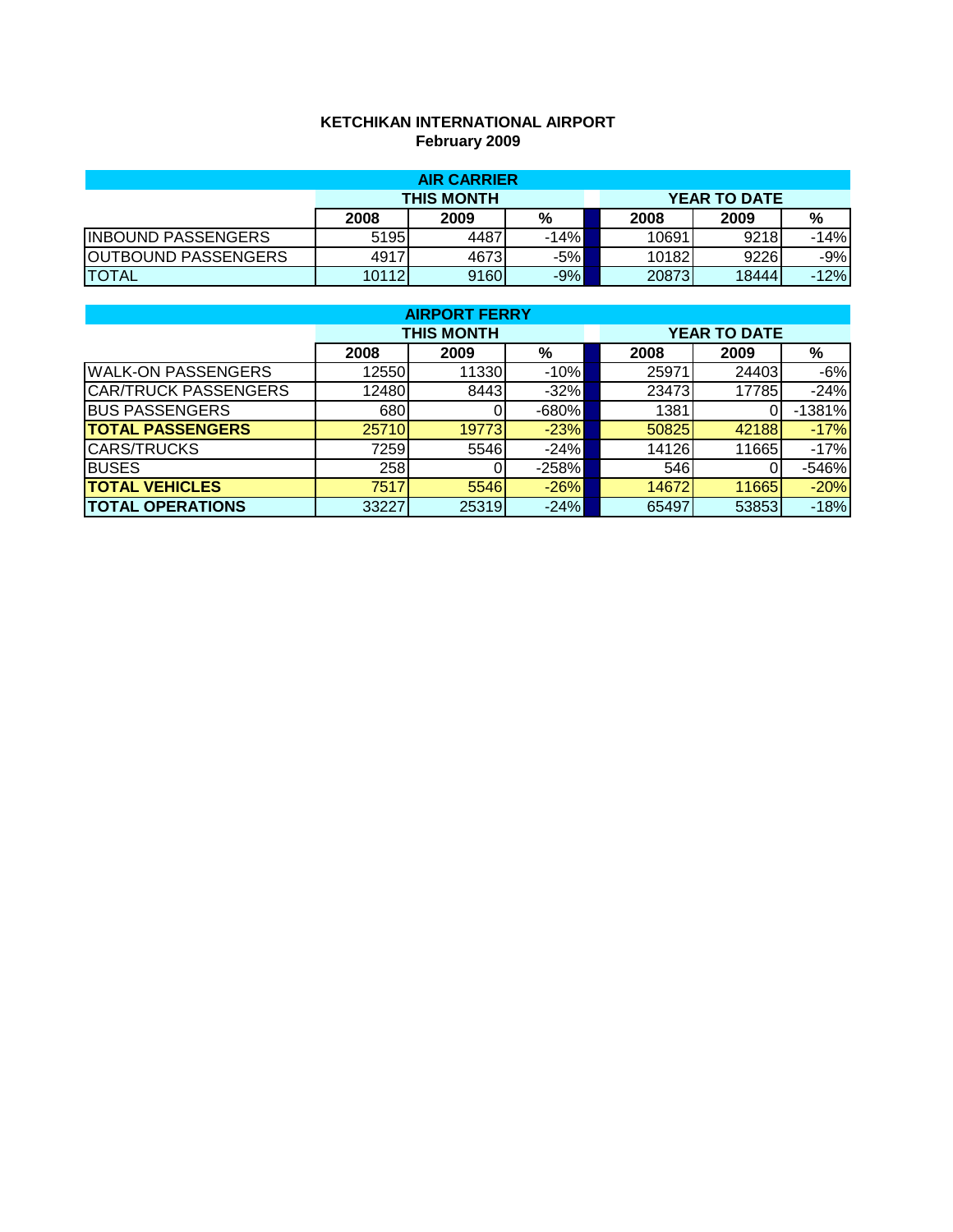# **KETCHIKAN INTERNATIONAL AIRPORT March 2009**

|                            |       | MANTI LUVJ         |       |       |                     |        |
|----------------------------|-------|--------------------|-------|-------|---------------------|--------|
| revised 7.1.09             |       |                    |       |       |                     |        |
|                            |       | <b>AIR CARRIER</b> |       |       |                     |        |
|                            |       | <b>THIS MONTH</b>  |       |       | <b>YEAR TO DATE</b> |        |
|                            | 2008  | 2009               | %     | 2008  | 2009                | %      |
| <b>INBOUND PASSENGERS</b>  | 6436  | 6258               | $-3%$ | 17127 | 15476               | $-10%$ |
| <b>OUTBOUND PASSENGERS</b> | 6116  | 5629               | $-8%$ | 16298 | 14855               | $-9%$  |
| <b>TOTAL</b>               | 12552 | 11887              | -5%I  | 33425 | 30331               | $-9%$  |

|                             | <b>AIRPORT FERRY</b> |                   |         |  |        |                     |          |  |  |  |  |
|-----------------------------|----------------------|-------------------|---------|--|--------|---------------------|----------|--|--|--|--|
|                             |                      | <b>THIS MONTH</b> |         |  |        | <b>YEAR TO DATE</b> |          |  |  |  |  |
|                             | 2008                 | 2009              | %       |  | 2008   | 2009                | %        |  |  |  |  |
| <b>WALK-ON PASSENGERS</b>   | 14903                | 14355             | $-4%$   |  | 40874  | 38758               | $-5%$    |  |  |  |  |
| <b>CAR/TRUCK PASSENGERS</b> | 15569                | 9980              | $-36%$  |  | 39042  | 27765               | $-29%$   |  |  |  |  |
| <b>BUS PASSENGERS</b>       | 701                  |                   | $-701%$ |  | 2082   |                     | $-2082%$ |  |  |  |  |
| <b>TOTAL PASSENGERS</b>     | 31173                | 24335             | $-22%$  |  | 81998  | 66523               | $-19%$   |  |  |  |  |
| <b>CARS/TRUCKS</b>          | 9301                 | 6459              | $-31%$  |  | 23427  | 18124               | $-23%$   |  |  |  |  |
| <b>BUSES</b>                | 292                  |                   | $-292%$ |  | 838    |                     | $-838%$  |  |  |  |  |
| <b>TOTAL VEHICLES</b>       | 9593                 | 6459              | $-33%$  |  | 24265  | 18124               | $-25%$   |  |  |  |  |
| <b>TOTAL OPERATIONS</b>     | 40766                | 30794             | $-24%$  |  | 106263 | 84647               | $-20%$   |  |  |  |  |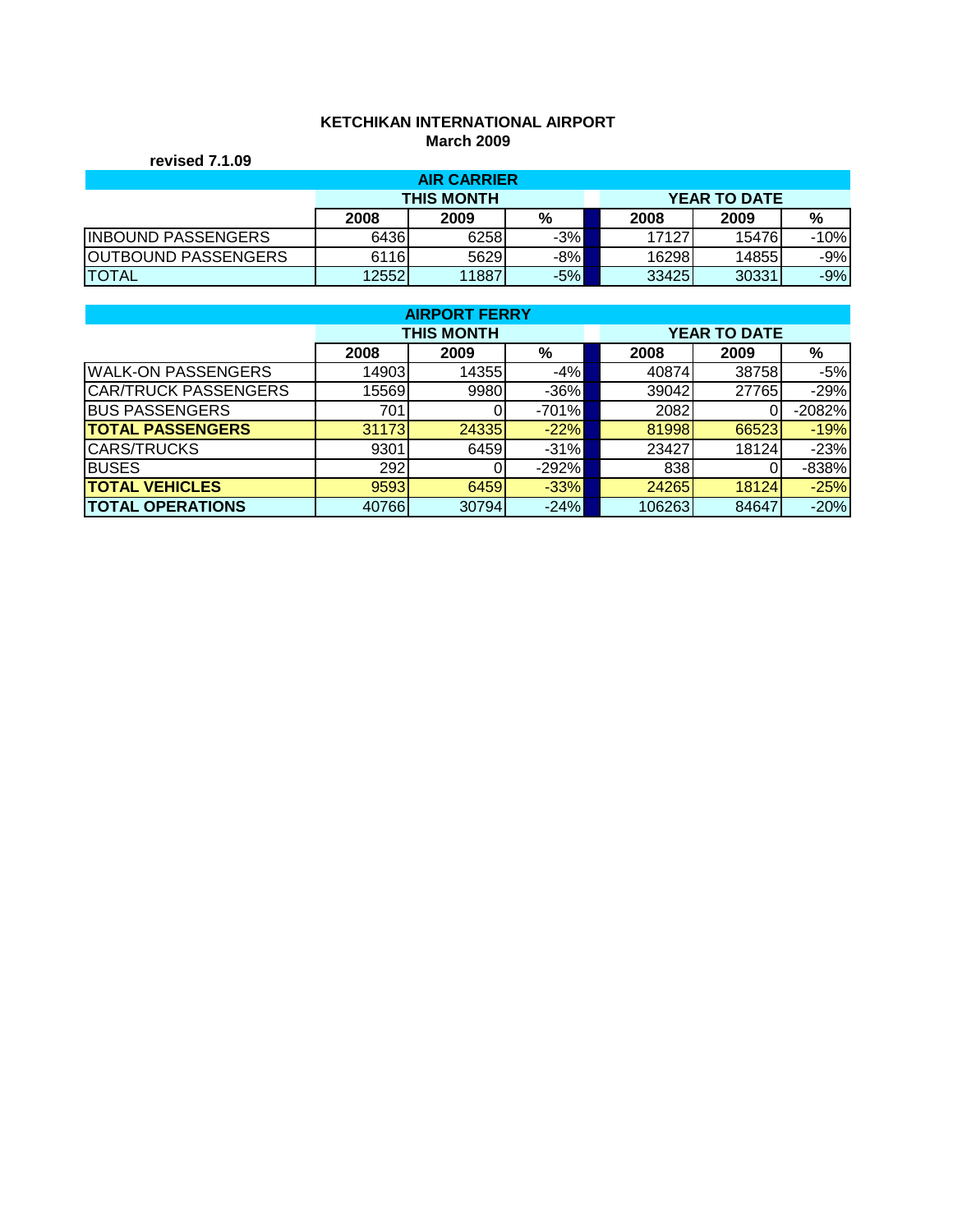## **KETCHIKAN INTERNATIONAL AIRPORT April 2009**

| <b>AIR CARRIER</b>         |       |                   |        |  |       |                     |        |  |  |
|----------------------------|-------|-------------------|--------|--|-------|---------------------|--------|--|--|
|                            |       | <b>THIS MONTH</b> |        |  |       | <b>YEAR TO DATE</b> |        |  |  |
|                            | 2008  | 2009              | %      |  | 2008  | 2009                | %      |  |  |
| <b>INBOUND PASSENGERS</b>  | 6980  | 5872              | $-16%$ |  | 24107 | 21348               | $-11%$ |  |  |
| <b>OUTBOUND PASSENGERS</b> | 6341  | 5216              | $-18%$ |  | 22639 | 20071               | $-11%$ |  |  |
| <b>TOTAL</b>               | 13321 | 11088             | $-17%$ |  | 46746 | 41419               | $-11%$ |  |  |

|                             | <b>AIRPORT FERRY</b> |                   |         |  |        |                     |          |  |  |  |  |
|-----------------------------|----------------------|-------------------|---------|--|--------|---------------------|----------|--|--|--|--|
|                             |                      | <b>THIS MONTH</b> |         |  |        | <b>YEAR TO DATE</b> |          |  |  |  |  |
|                             | 2008                 | 2009              | %       |  | 2008   | 2009                | %        |  |  |  |  |
| <b>WALK-ON PASSENGERS</b>   | 14636                | 13360             | $-9%$   |  | 55510  | 52118               | $-6%$    |  |  |  |  |
| <b>CAR/TRUCK PASSENGERS</b> | 15953                | 10552             | $-34%$  |  | 54995  | 38317               | $-30%$   |  |  |  |  |
| <b>BUS PASSENGERS</b>       | 749                  |                   | $-749%$ |  | 2831   |                     | $-2831%$ |  |  |  |  |
| <b>TOTAL PASSENGERS</b>     | 31338                | 23912             | $-24%$  |  | 113336 | 90435               | $-20%$   |  |  |  |  |
| <b>CARS/TRUCKS</b>          | 9479                 | 6895              | $-27%$  |  | 32906  | 25019               | $-24%$   |  |  |  |  |
| <b>BUSES</b>                | 280                  |                   | $-280%$ |  | 1118   |                     | $-1118%$ |  |  |  |  |
| <b>TOTAL VEHICLES</b>       | 9759                 | 6895              | $-29%$  |  | 34024  | 25019               | $-26%$   |  |  |  |  |
| <b>TOTAL OPERATIONS</b>     | 41097                | 30807             | $-25%$  |  | 147360 | 115454              | $-22%$   |  |  |  |  |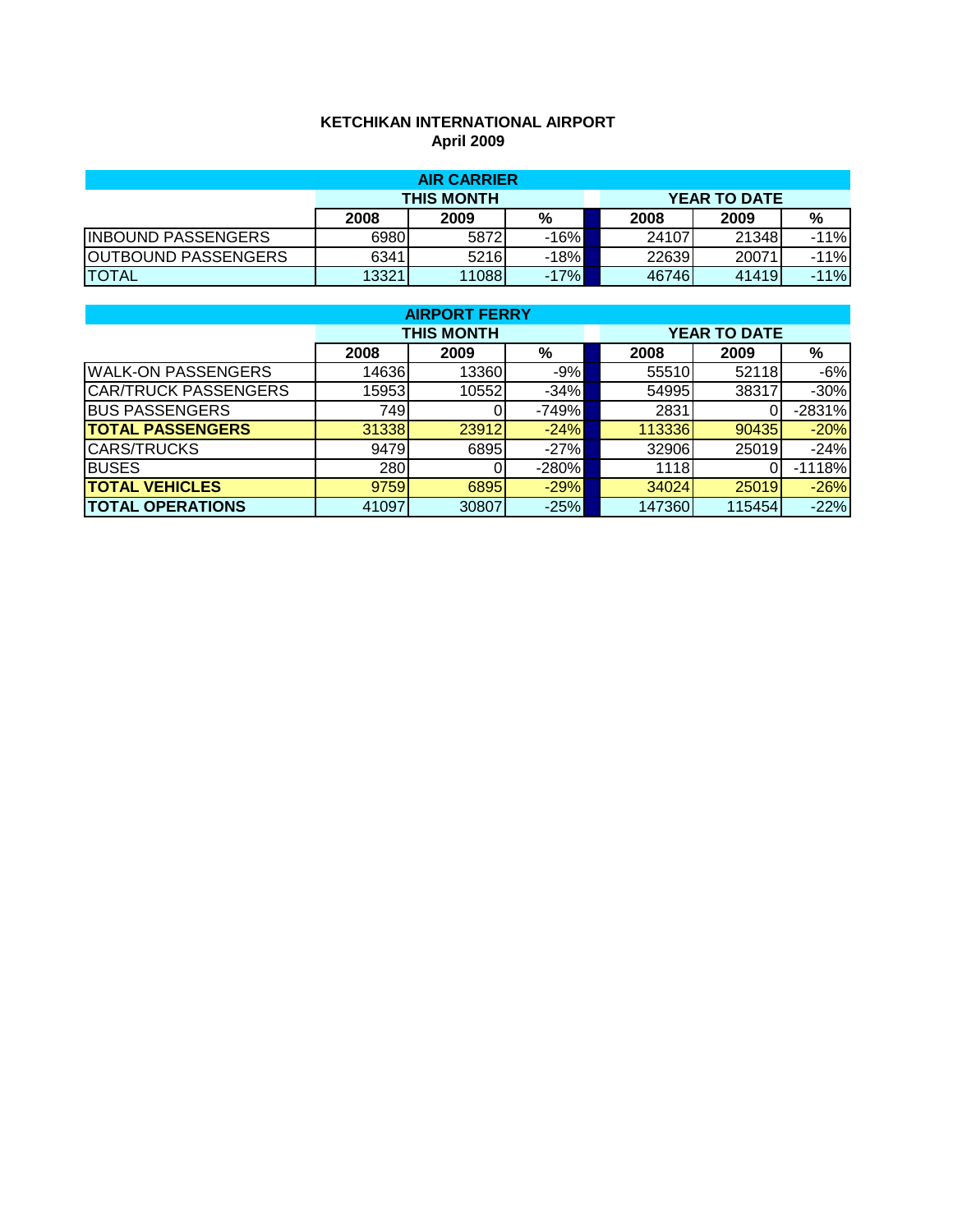## **KETCHIKAN INTERNATIONAL AIRPORT May 2009**

| <b>AIR CARRIER</b>         |       |                   |       |  |        |                     |        |  |  |
|----------------------------|-------|-------------------|-------|--|--------|---------------------|--------|--|--|
|                            |       | <b>THIS MONTH</b> |       |  |        | <b>YEAR TO DATE</b> |        |  |  |
|                            | 2008  | 2009              | %     |  | 2008   | 2009                | %      |  |  |
| <b>INBOUND PASSENGERS</b>  | 9446  | 8682              | $-8%$ |  | 335531 | 30030               | $-10%$ |  |  |
| <b>OUTBOUND PASSENGERS</b> | 8158  | 74271             | $-9%$ |  | 30797  | 27498               | $-11%$ |  |  |
| <b>TOTAL</b>               | 17604 | 16109             | $-8%$ |  | 64350  | 57528               | $-11%$ |  |  |

|                             | <b>AIRPORT FERRY</b> |                   |          |  |                     |        |          |  |  |  |  |
|-----------------------------|----------------------|-------------------|----------|--|---------------------|--------|----------|--|--|--|--|
|                             |                      | <b>THIS MONTH</b> |          |  | <b>YEAR TO DATE</b> |        |          |  |  |  |  |
|                             | 2008                 | 2009              | %        |  | 2008                | 2009   | %        |  |  |  |  |
| <b>WALK-ON PASSENGERS</b>   | 17123                | 16499             | $-4%$    |  | 72633               | 68617  | $-6%$    |  |  |  |  |
| <b>CAR/TRUCK PASSENGERS</b> | 16490                | 12574             | $-24%$   |  | 71485               | 50891  | $-29%$   |  |  |  |  |
| <b>BUS PASSENGERS</b>       | 1103                 |                   | $-1103%$ |  | 3934                |        | -3934%   |  |  |  |  |
| <b>TOTAL PASSENGERS</b>     | 34716                | 29073             | $-16%$   |  | 148052              | 119508 | $-19%$   |  |  |  |  |
| <b>CARS/TRUCKS</b>          | 9921                 | 7591              | $-23%$   |  | 42827               | 32610  | $-24%$   |  |  |  |  |
| <b>BUSES</b>                | 383                  |                   | $-383%$  |  | 1501                |        | $-1501%$ |  |  |  |  |
| <b>TOTAL VEHICLES</b>       | 10304                | 7591              | $-26%$   |  | 44328               | 32610  | $-26%$   |  |  |  |  |
| <b>TOTAL OPERATIONS</b>     | 45020                | 36664             | $-19%$   |  | 192380              | 152118 | $-21%$   |  |  |  |  |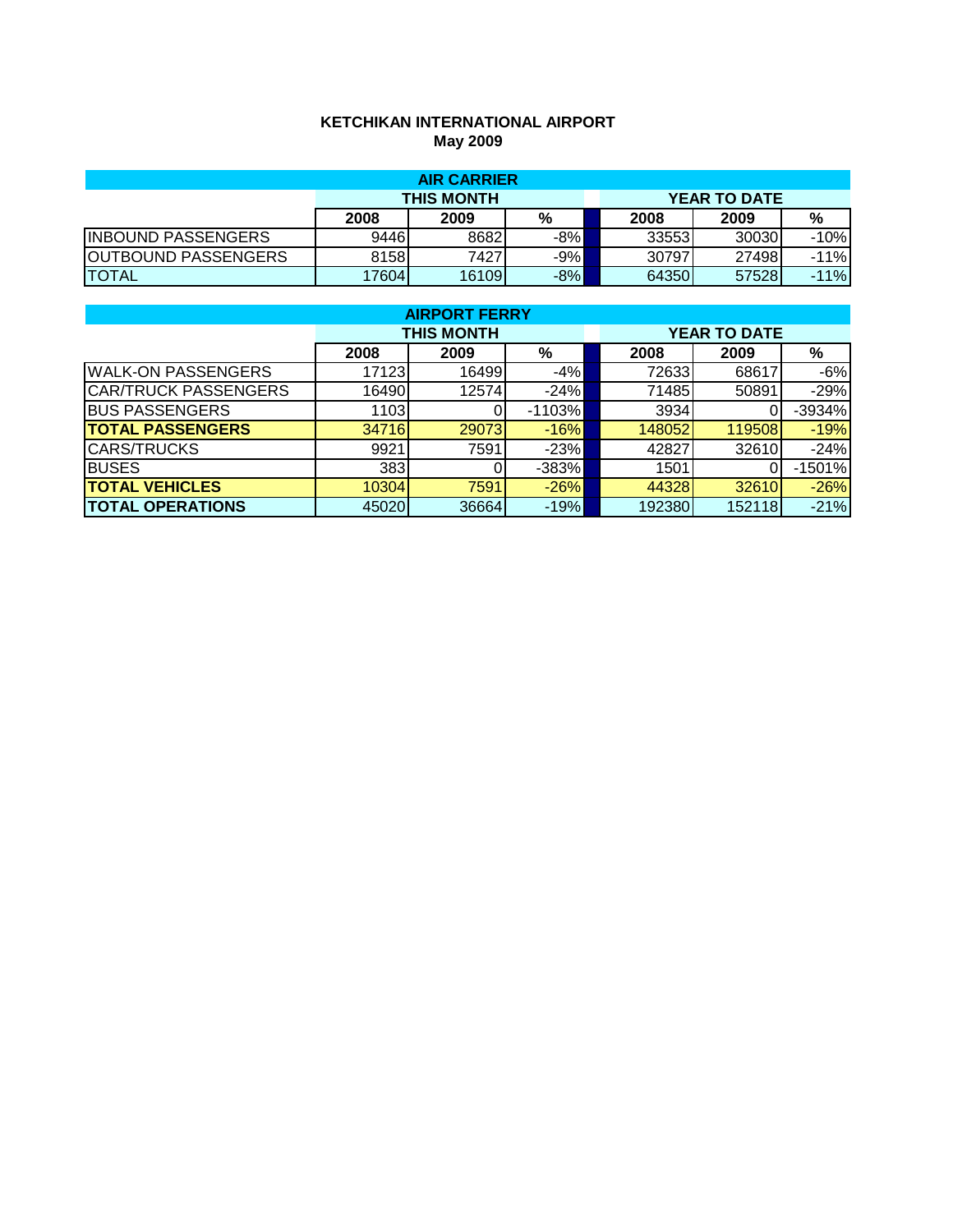## **KETCHIKAN INTERNATIONAL AIRPORT June 2009**

| <b>AIR CARRIER</b>         |        |                   |        |  |       |                     |        |  |  |
|----------------------------|--------|-------------------|--------|--|-------|---------------------|--------|--|--|
|                            |        | <b>THIS MONTH</b> |        |  |       | <b>YEAR TO DATE</b> |        |  |  |
|                            | 2008   | 2009              | %      |  | 2008  | 2009                | %      |  |  |
| <b>INBOUND PASSENGERS</b>  | 145991 | 12082             | -17%I  |  | 48152 | 42112               | $-13%$ |  |  |
| <b>OUTBOUND PASSENGERS</b> | 12415  | 10308             | $-17%$ |  | 43212 | 37806               | $-13%$ |  |  |
| <b>TOTAL</b>               | 27014  | 22390             | $-17%$ |  | 91364 | 79918               | $-13%$ |  |  |

|                             | <b>AIRPORT FERRY</b> |                   |        |        |                     |        |  |  |  |  |  |
|-----------------------------|----------------------|-------------------|--------|--------|---------------------|--------|--|--|--|--|--|
|                             |                      | <b>THIS MONTH</b> |        |        | <b>YEAR TO DATE</b> |        |  |  |  |  |  |
|                             | 2008                 | 2009              | %      | 2008   | 2009                | %      |  |  |  |  |  |
| <b>WALK-ON PASSENGERS</b>   | 22487                | 20768             | $-8%$  | 95120  | 89385               | $-6%$  |  |  |  |  |  |
| <b>CAR/TRUCK PASSENGERS</b> | 21882                | 16189             | $-26%$ | 93367  | 67080               | $-28%$ |  |  |  |  |  |
| <b>BUS PASSENGERS</b>       | 1758                 | 227               | $-87%$ | 5692   | 227                 | $-96%$ |  |  |  |  |  |
| <b>TOTAL PASSENGERS</b>     | 46127                | 37184             | $-19%$ | 194179 | 156692              | $-19%$ |  |  |  |  |  |
| <b>CARS/TRUCKS</b>          | 12274                | 9234              | $-25%$ | 55101  | 41844               | $-24%$ |  |  |  |  |  |
| <b>BUSES</b>                | 556                  | 145               | $-74%$ | 2057   | 145                 | $-93%$ |  |  |  |  |  |
| <b>TOTAL VEHICLES</b>       | 12830                | 9379              | $-27%$ | 57158  | 41989               | $-27%$ |  |  |  |  |  |
| <b>TOTAL OPERATIONS</b>     | 58957                | 46563             | $-21%$ | 251337 | 198681              | $-21%$ |  |  |  |  |  |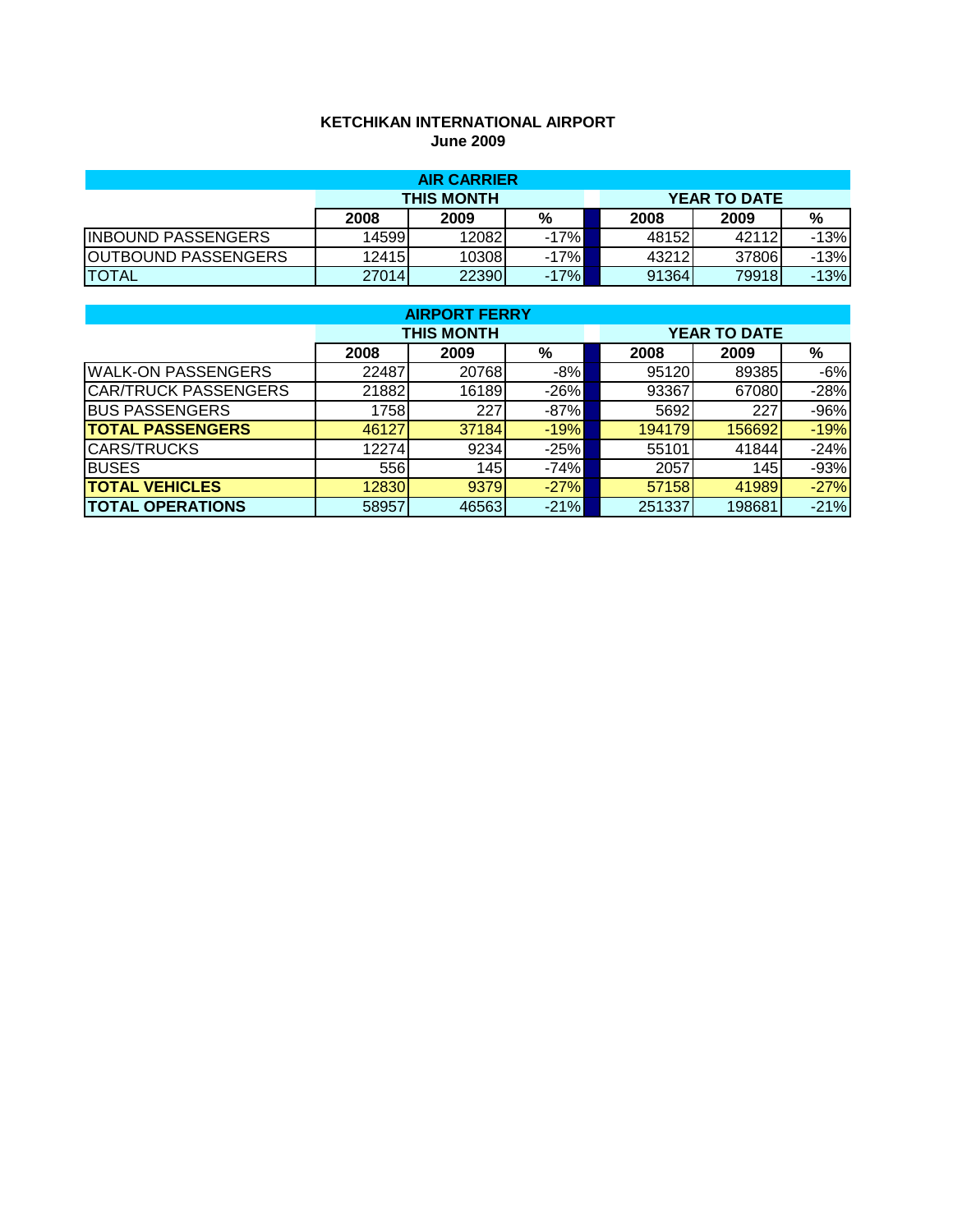# **KETCHIKAN INTERNATIONAL AIRPORT July 2009**

| <b>AIR CARRIER</b>         |                   |        |         |  |        |                     |        |  |
|----------------------------|-------------------|--------|---------|--|--------|---------------------|--------|--|
|                            | <b>THIS MONTH</b> |        |         |  |        | <b>YEAR TO DATE</b> |        |  |
|                            | 2008              | 2009   | %       |  | 2008   | 2009                | %      |  |
| <b>INBOUND PASSENGERS</b>  | 16521             | 147231 | $-11\%$ |  | 64673  | 56835               | $-12%$ |  |
| <b>OUTBOUND PASSENGERS</b> | 15630             | 13419  | $-14%$  |  | 58842  | 51225               | $-13%$ |  |
| <b>TOTAL</b>               | 32151             | 28142  | $-12%$  |  | 123515 | 108060              | $-13%$ |  |

| <b>AIRPORT FERRY</b>        |                   |       |        |                     |        |        |  |  |  |
|-----------------------------|-------------------|-------|--------|---------------------|--------|--------|--|--|--|
|                             | <b>THIS MONTH</b> |       |        | <b>YEAR TO DATE</b> |        |        |  |  |  |
|                             | 2008              | 2009  | %      | 2008                | 2009   | $\%$   |  |  |  |
| <b>WALK-ON PASSENGERS</b>   | 25191             | 22917 | $-9%$  | 120311              | 112302 | $-7%$  |  |  |  |
| <b>CAR/TRUCK PASSENGERS</b> | 24528             | 18307 | $-25%$ | 117895              | 85387  | $-28%$ |  |  |  |
| <b>BUS PASSENGERS</b>       | 2187              | 651   | $-70%$ | 7879                | 878    | $-89%$ |  |  |  |
| <b>TOTAL PASSENGERS</b>     | 51906             | 41875 | $-19%$ | 246085              | 198567 | $-19%$ |  |  |  |
| <b>CARS/TRUCKS</b>          | 12774             | 9999  | $-22%$ | 678751              | 51843  | $-24%$ |  |  |  |
| <b>BUSES</b>                | 658               | 429   | $-35%$ | 2715                | 574    | $-79%$ |  |  |  |
| <b>TOTAL VEHICLES</b>       | 13432             | 10428 | $-22%$ | 70590               | 52417  | $-26%$ |  |  |  |
| <b>TOTAL OPERATIONS</b>     | 65338             | 52303 | $-20%$ | 316675              | 250984 | $-21%$ |  |  |  |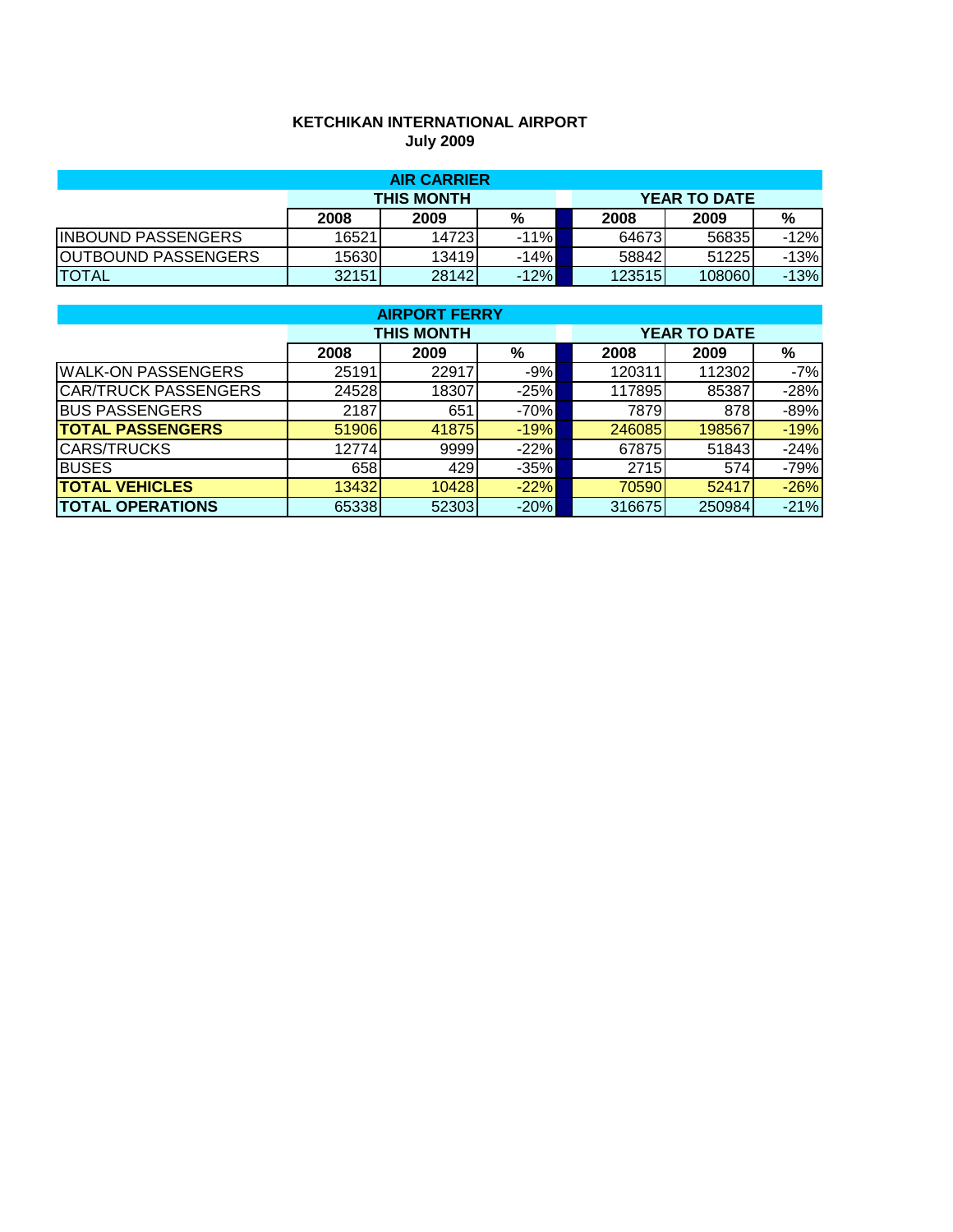## **KETCHIKAN INTERNATIONAL AIRPORT August 2009**

| <b>AIR CARRIER</b>         |                   |       |        |  |        |                     |        |  |
|----------------------------|-------------------|-------|--------|--|--------|---------------------|--------|--|
|                            | <b>THIS MONTH</b> |       |        |  |        | <b>YEAR TO DATE</b> |        |  |
|                            | 2008              | 2009  | %      |  | 2008   | 2009                | %      |  |
| <b>INBOUND PASSENGERS</b>  | 14911             | 13061 | $-12%$ |  | 79584  | 69896               | $-12%$ |  |
| <b>OUTBOUND PASSENGERS</b> | 163221            | 14769 | $-10%$ |  | 75164  | 65994               | $-12%$ |  |
| <b>TOTAL</b>               | 31233             | 27830 | $-11%$ |  | 154748 | 135890              | $-12%$ |  |

| <b>AIRPORT FERRY</b>        |                   |       |        |                     |        |        |  |  |  |
|-----------------------------|-------------------|-------|--------|---------------------|--------|--------|--|--|--|
|                             | <b>THIS MONTH</b> |       |        | <b>YEAR TO DATE</b> |        |        |  |  |  |
|                             | 2008              | 2009  | %      | 2008                | 2009   | %      |  |  |  |
| <b>WALK-ON PASSENGERS</b>   | 26366             | 22746 | $-14%$ | 146677              | 135048 | $-8%$  |  |  |  |
| <b>CAR/TRUCK PASSENGERS</b> | 24789             | 18266 | $-26%$ | 142684              | 103653 | $-27%$ |  |  |  |
| <b>BUS PASSENGERS</b>       | 2620              | 773   | $-70%$ | 10499               | 1651   | $-84%$ |  |  |  |
| <b>TOTAL PASSENGERS</b>     | 53775             | 41785 | $-22%$ | 299860              | 240352 | $-20%$ |  |  |  |
| <b>CARS/TRUCKS</b>          | 13752             | 9800  | $-29%$ | 81627               | 61643  | $-24%$ |  |  |  |
| <b>BUSES</b>                | 669               | 372   | $-44%$ | 3384                | 946    | $-72%$ |  |  |  |
| <b>TOTAL VEHICLES</b>       | 14421             | 10172 | $-29%$ | 85011               | 62589  | $-26%$ |  |  |  |
| <b>TOTAL OPERATIONS</b>     | 68196             | 51957 | $-24%$ | 384871              | 302941 | $-21%$ |  |  |  |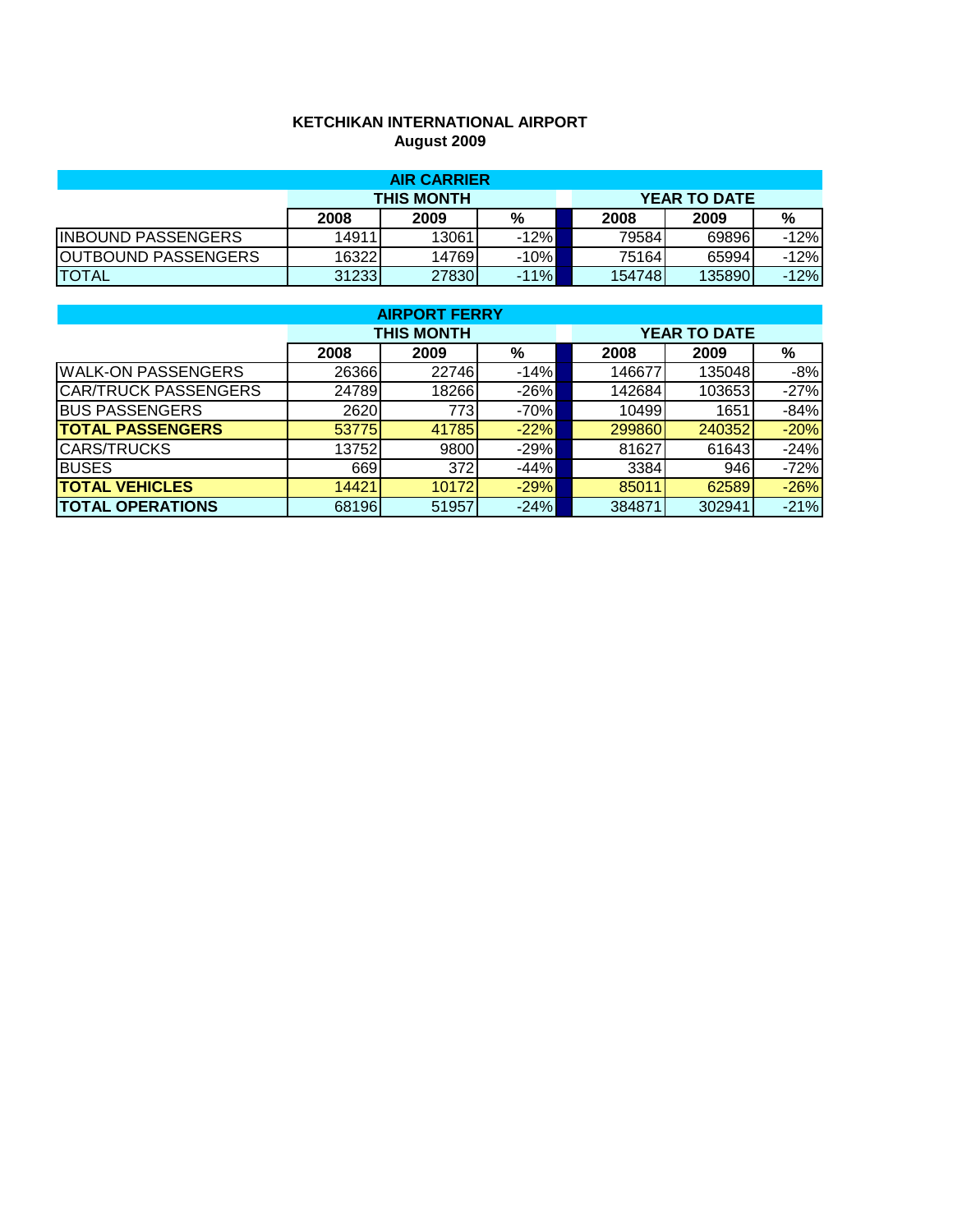## **KETCHIKAN INTERNATIONAL AIRPORT September 2009**

| <b>AIR CARRIER</b>        |                   |       |        |  |        |                     |        |  |  |
|---------------------------|-------------------|-------|--------|--|--------|---------------------|--------|--|--|
|                           | <b>THIS MONTH</b> |       |        |  |        | <b>YEAR TO DATE</b> |        |  |  |
|                           | 2008              | 2009  | %      |  | 2008   | 2009                | %      |  |  |
| <b>INBOUND PASSENGERS</b> | 8810              | 7857  | $-11%$ |  | 88394  | 77753               | $-12%$ |  |  |
| OUTBOUND PASSENGERS       | 100931            | 9366  | $-7%$  |  | 85257  | 75360               | $-12%$ |  |  |
| <b>TOTAL</b>              | 189031            | 17223 | $-9%$  |  | 173651 | 153113              | $-12%$ |  |  |

| <b>AIRPORT FERRY</b>        |                   |       |        |                     |        |        |  |  |  |
|-----------------------------|-------------------|-------|--------|---------------------|--------|--------|--|--|--|
|                             | <b>THIS MONTH</b> |       |        | <b>YEAR TO DATE</b> |        |        |  |  |  |
|                             | 2008              | 2009  | %      | 2008                | 2009   | %      |  |  |  |
| <b>WALK-ON PASSENGERS</b>   | 17833             | 16392 | $-8%$  | 164510              | 151440 | $-8%$  |  |  |  |
| <b>CAR/TRUCK PASSENGERS</b> | 17490             | 13535 | $-23%$ | 160174              | 117188 | $-27%$ |  |  |  |
| <b>BUS PASSENGERS</b>       | 1443              | 260   | $-82%$ | 11942               | 1911   | $-84%$ |  |  |  |
| <b>TOTAL PASSENGERS</b>     | 36766             | 30187 | $-18%$ | 336626              | 270539 | $-20%$ |  |  |  |
| <b>CARS/TRUCKS</b>          | 10343             | 7994  | $-23%$ | 91970               | 69637  | $-24%$ |  |  |  |
| <b>BUSES</b>                | 459               | 125   | $-73%$ | 3843                | 1071   | $-72%$ |  |  |  |
| <b>TOTAL VEHICLES</b>       | 10802             | 8119  | $-25%$ | 95813               | 70708  | $-26%$ |  |  |  |
| <b>TOTAL OPERATIONS</b>     | 47568             | 38306 | $-19%$ | 432439              | 341247 | $-21%$ |  |  |  |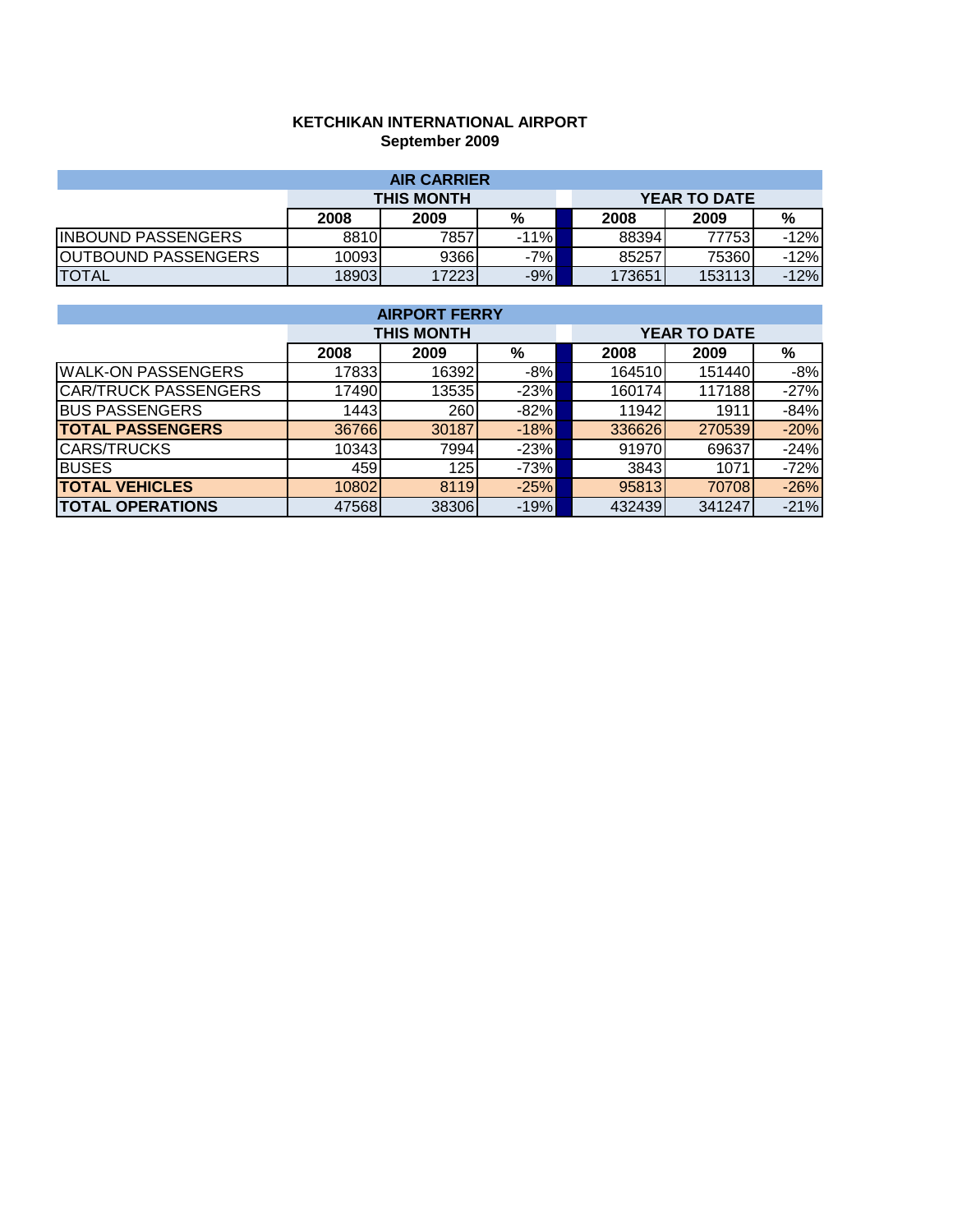## **KETCHIKAN INTERNATIONAL AIRPORT October 2009**

| <b>AIR CARRIER</b>         |                   |       |       |  |        |                     |        |  |
|----------------------------|-------------------|-------|-------|--|--------|---------------------|--------|--|
|                            | <b>THIS MONTH</b> |       |       |  |        | <b>YEAR TO DATE</b> |        |  |
|                            | 2008              | 2009  | %     |  | 2008   | 2009                | %      |  |
| <b>INBOUND PASSENGERS</b>  | 6545              | 6144  | $-6%$ |  | 94939  | 83897               | $-12%$ |  |
| <b>OUTBOUND PASSENGERS</b> | 7370              | 6835  | $-7%$ |  | 92627  | 82195               | $-11%$ |  |
| <b>TOTAL</b>               | 13915             | 12979 | $-7%$ |  | 187566 | 166092              | $-11%$ |  |

| <b>AIRPORT FERRY</b>        |                   |       |        |                     |        |        |  |  |  |
|-----------------------------|-------------------|-------|--------|---------------------|--------|--------|--|--|--|
|                             | <b>THIS MONTH</b> |       |        | <b>YEAR TO DATE</b> |        |        |  |  |  |
|                             | 2008              | 2009  | %      | 2008                | 2009   | %      |  |  |  |
| <b>WALK-ON PASSENGERS</b>   | 14619             | 14701 | 1%     | 179129              | 166141 | $-7%$  |  |  |  |
| <b>CAR/TRUCK PASSENGERS</b> | 13808             | 10469 | $-24%$ | 173982              | 127657 | $-27%$ |  |  |  |
| <b>BUS PASSENGERS</b>       | 793               | 4     | $-99%$ | 12735               | 1915   | $-85%$ |  |  |  |
| <b>TOTAL PASSENGERS</b>     | 29220             | 25174 | $-14%$ | 365846              | 295713 | $-19%$ |  |  |  |
| <b>CARS/TRUCKS</b>          | 9007              | 6813  | $-24%$ | 100977              | 76450  | $-24%$ |  |  |  |
| <b>BUSES</b>                | 307               | 4     | $-99%$ | 4150                | 1075   | $-74%$ |  |  |  |
| <b>TOTAL VEHICLES</b>       | 9314              | 6817  | $-27%$ | 105127              | 77525  | $-26%$ |  |  |  |
| <b>TOTAL OPERATIONS</b>     | 38534             | 31991 | $-17%$ | 470973              | 373238 | $-21%$ |  |  |  |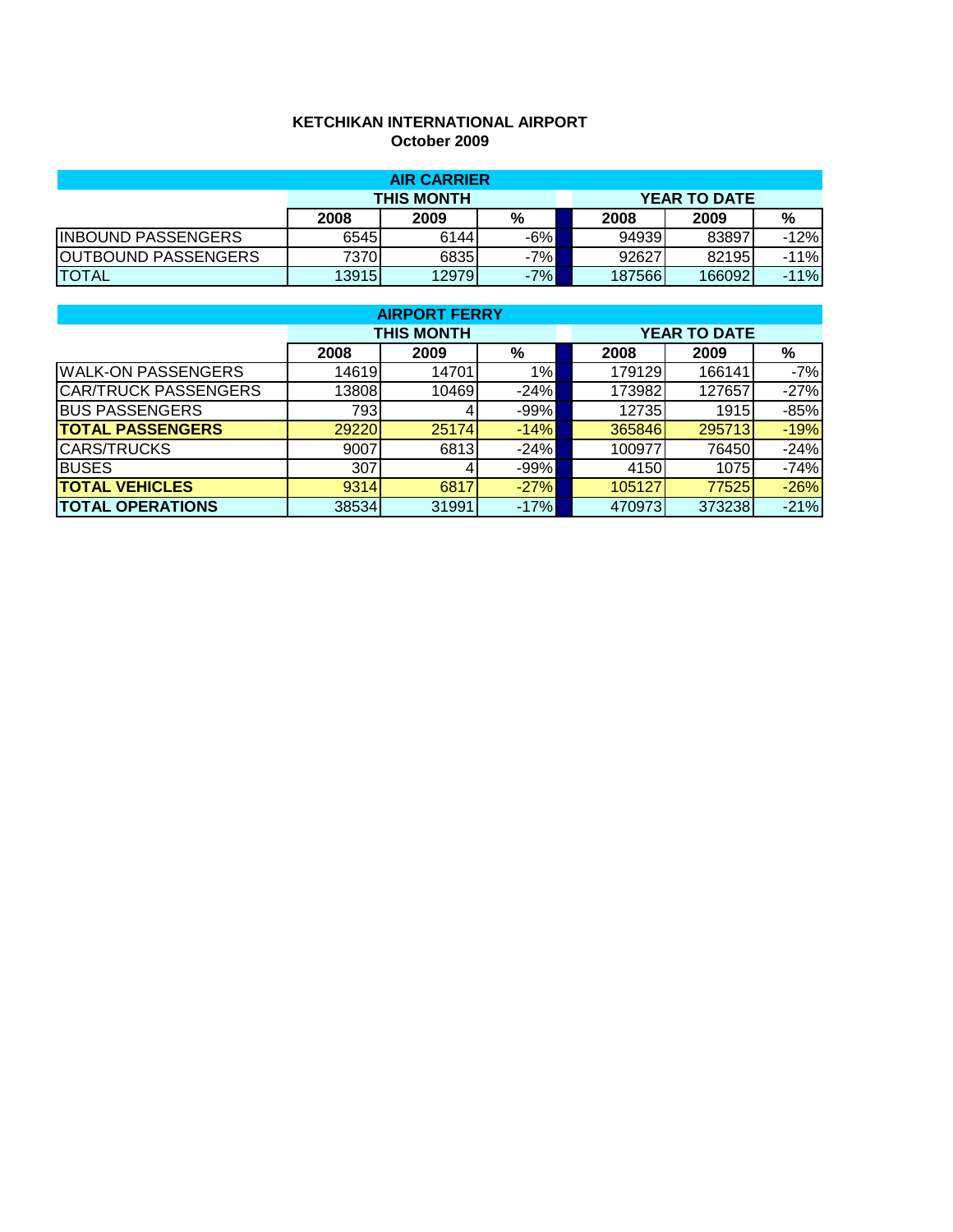## **KETCHIKAN INTERNATIONAL AIRPORT November 2009**

| <b>AIR CARRIER</b>         |                   |       |       |  |        |                     |        |  |
|----------------------------|-------------------|-------|-------|--|--------|---------------------|--------|--|
|                            | <b>THIS MONTH</b> |       |       |  |        | <b>YEAR TO DATE</b> |        |  |
|                            | 2008              | 2009  | %     |  | 2008   | 2009                | %      |  |
| <b>INBOUND PASSENGERS</b>  | 5974              | 5739  | $-4%$ |  | 100913 | 89636               | $-11%$ |  |
| <b>OUTBOUND PASSENGERS</b> | 6257              | 59561 | $-5%$ |  | 98884  | 88151               | $-11%$ |  |
| <b>TOTAL</b>               | 12231             | 11695 | $-4%$ |  | 199797 | 177787              | $-11%$ |  |

| <b>AIRPORT FERRY</b>        |                   |       |         |                     |        |        |  |  |  |
|-----------------------------|-------------------|-------|---------|---------------------|--------|--------|--|--|--|
|                             | <b>THIS MONTH</b> |       |         | <b>YEAR TO DATE</b> |        |        |  |  |  |
|                             | 2008              | 2009  | %       | 2008                | 2009   | %      |  |  |  |
| <b>WALK-ON PASSENGERS</b>   | 12883             | 13122 | 2%      | 192012              | 179263 | $-7%$  |  |  |  |
| <b>CAR/TRUCK PASSENGERS</b> | 11409             | 9881  | $-13%$  | 185391              | 137538 | $-26%$ |  |  |  |
| <b>BUS PASSENGERS</b>       | 748               |       | $-100%$ | 13483               | 1915   | $-86%$ |  |  |  |
| <b>TOTAL PASSENGERS</b>     | 25040             | 23003 | $-8%$   | 390886              | 318716 | $-18%$ |  |  |  |
| <b>CARS/TRUCKS</b>          | 7378              | 6331  | $-14%$  | 108355              | 82781  | $-24%$ |  |  |  |
| <b>BUSES</b>                | 268               |       | $-100%$ | 4418                | 1075   | $-76%$ |  |  |  |
| <b>TOTAL VEHICLES</b>       | 7646              | 6331  | $-17%$  | 112773              | 83856  | $-26%$ |  |  |  |
| <b>TOTAL OPERATIONS</b>     | 32686             | 29334 | $-10%$  | 503659              | 402572 | $-20%$ |  |  |  |